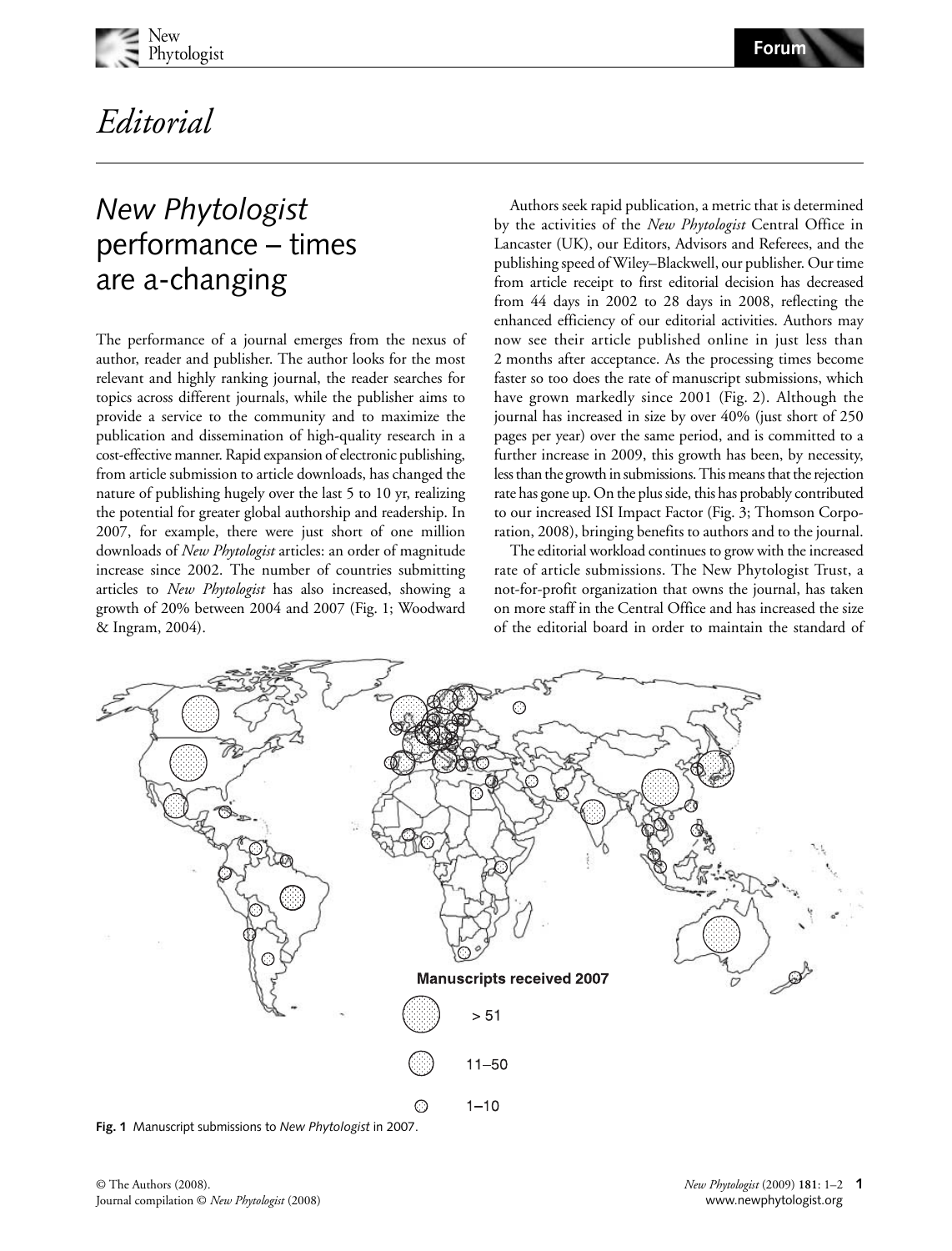

**Fig. 2** Regular (article) manuscripts submitted to (closed circles) and published (open circles) by *New Phytologist*. The number of submitted manuscripts for 2008 is an estimated value based on the numbers received up to the end of October 2008.



**Fig. 3** *New Phytologist* ISI Impact Factor (Thomson Corporation, 2008).

service offered to our authors. The number of editors has increased by just over 40% since 2002, in keeping with the increase in journal size. We are pleased to announce that we have recently appointed André Kessler (Cornell University, Ithaca, NY, USA) and Anne Osbourn ( John Innes Centre, Norwich, UK) as Editors. Both André and Anne study the interactions between plants and other organisms, but whereas André's research interests focus on the ecological consequences of plants' induced responses to herbivores, Anne's work has an emphasis on natural products and plant defence at molecular and biochemical levels.

We are continually seeking ways to manage the increased flow of submissions to the journal while maintaining the quality of service to authors. To achieve this we have made changes to our Author guidelines for 2009. *New Phytologist* submissions should still contain timely research that provides new insights into the broad principles of plant science. The original research should address clear hypotheses or questions and offer new insights on topics of interest to a broad cross-section

of our readers. Authors are now asked to answer the following questions in their cover letter:

1 What hypotheses or questions does this work address?

2 How does this work advance our current understanding of plant science?

3 Why is this work important and timely?

Where an Editor concludes that a submission falls outside the scope of the journal, or where the answers to the questions above are not convincing, we reserve the right to return the manuscript without review but make every effort to do this within 7 days so that authors can move forward without delay. Authors are, of course, welcome to submit a presubmission enquiry to the Managing Editor (see Author guidelines for procedure). After submission, all papers are checked to ensure that the information is in order and that the paper is complete and formatted according to *New Phytologist* style. From 2009 these checks will also include a word count, and any original research paper that exceeds 6500 words will be returned, except in exceptional circumstances, without review. The word limit refers only to the main body of the text (i.e. Introduction, Materials and Methods, Results, Discussion, Acknowledgements). We hope that our efforts to maximize the number of published papers will be matched by the Authors' commitment to write as concisely as possible.

The performance of *New Phytologist* has continued to improve over recent years, as is evident from the numbers presented here regarding submissions, processing times, increasing Impact Factor and the rapid publication of high-quality research. Yet, these exciting times bring the inevitable need for a few changes and modifications to our system to allow us to progress accordingly. We hope very much that you, as readers, authors and reviewers, will continue to support the journal in 2009 and we look forward to your future participation.

#### **F. Ian Woodward**

Editor-in-Chief

#### **Holly Slater**

Managing Editor

**Ian J. Alexander**

Chair of the New Phytologist Trust

#### **References**

**Thomson Corporation. 2008.** *Journal Citation Reports*. [http://](http://admin-apps.isiknowledge.com/JCR/JCR?SID=S26mIHm7lc8pn9pn9fd) admin-apps.isiknowledge.com/JCR/JCR?SID=S26mIHm7lc8pn9pn9fd

**Woodward FI, Ingram J. 2004.** *New Phytologist* – serving the plant science community. *New Phytologist* **161**: 1–21.

**Key words:** Author guidelines, electronic publishing, global authorship, Impact Factor, New Phytologist Trust, processing times, word limit.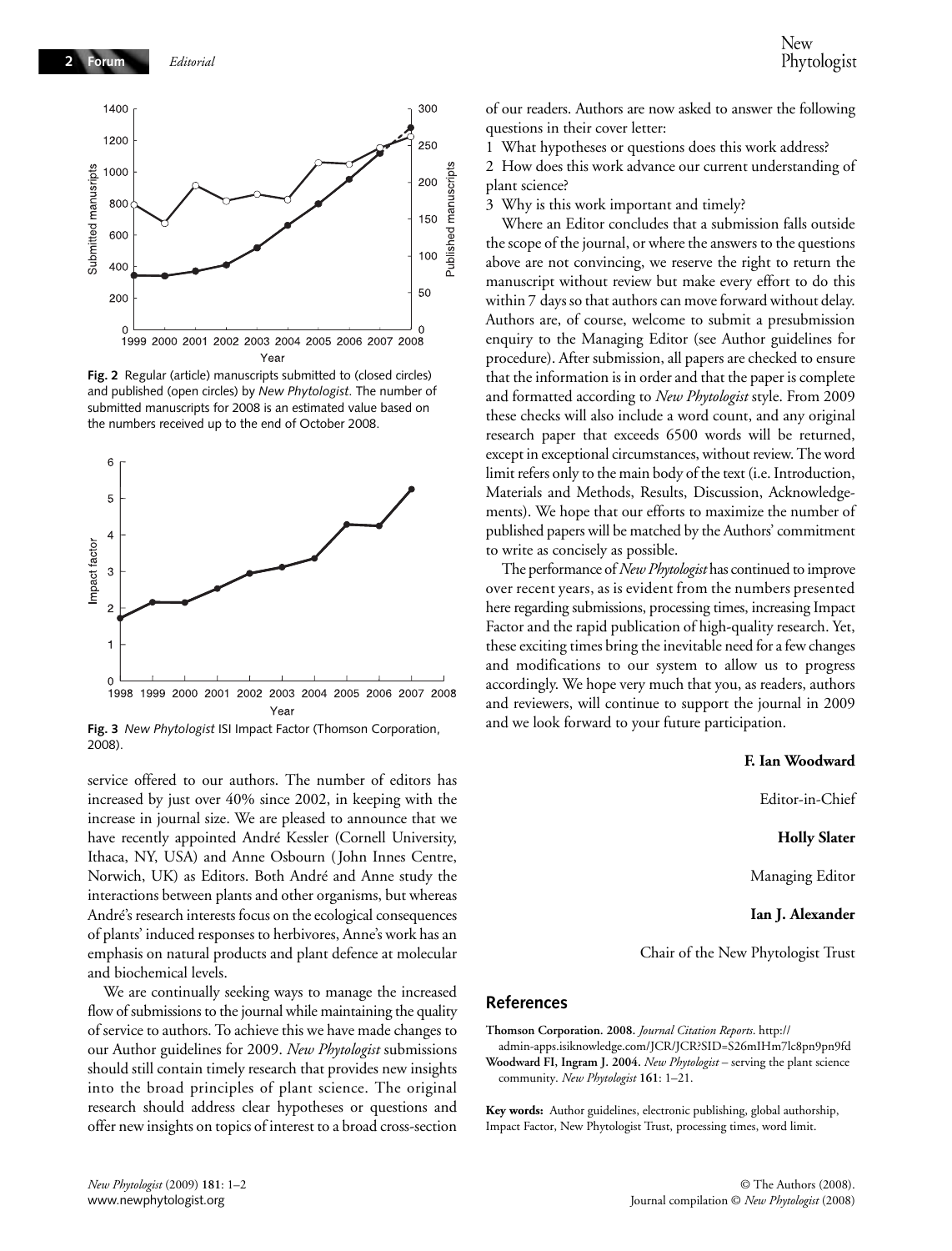## *Commentary*

# The dilemma of controlling heavy metal accumulation in plants

Previously it was believed that some nutrients, and especially toxic trace compounds, were accumulated passively by plants from the soil solution, largely through transpiration, entering the xylem via entirely apoplastic pathways in the root. We now know that one key process determining the accumulation of nutrients in the shoot is their loading into the root xylem through transporter proteins in the plasma membrane of the adjacent cells (Hamburger *et al*., 2002; Takano *et al*., 2002). Two articles in this issue of *New Phytologist* – those of Wong & Cobbett (pp. 71–78) and Wong *et al*. (pp. 79–88) – examine two metal pumps in the Ptype ATPase superfamily (HMA2 and HMA4) that are known to be responsible for the loading of zinc ions  $(Zn^{2+})$  into the xylem of *Arabidopsis thaliana* (Hussain *et al*., 2004; Williams & Mills, 2005). Wong & Cobbett demonstrate that these metal pumps are also of primary importance for the accumulation of the toxic heavy metal cadmium (Cd) in the shoot. This is an important finding because Cd accumulation in crops such as wheat that are grown on soils containing Cd derived from the bedrock, mineral fertilizers or sewage sludge applications, has long been a major concern (Grant *et al*., 2008). Wong *et al*. report a first *in planta* structure–function analysis of one of these proteins, *At*HMA2. This study highlights the importance of moving beyond a heterologous or *in vitro* system for such an analysis, and provides important clues for future applications that aim to abolish root-to-shoot Cd transport while conserving transport of the essential micronutrient zinc (Zn).

*'Consequently, even mild Zn deficiency may cause significant reductions in crop yields.'*

## **The role of HMA2 and HMA4 proteins in root–shoot partitioning of Zn and Cd**

Our current model of metal homeostasis includes several critical processes that are thought to govern the accumulation

of micronutrients, such as Zn, and toxic trace elements, such as Cd, that have no known function in higher plants (Clemens *et al*., 2002). To begin with, the often poorly soluble transition metal cations are mobilized in the soil through acidification of the rhizosphere and the release of organic chelators by the root. Then, transition metal ions or chelates are taken up into the root symplasm through transport proteins in the plasma membrane of root cells. Inside the root, metals are believed to move symplastically from cell-to-cell for passage through the endodermal cell layer, where the casparian band blocks apoplastic movement of solutes inwards into the vasculature. Along this pathway, immobilization and storage, primarily inside the vacuoles of root cells, can influence the amount of metals accumulated in the shoot (Arrivault *et al*., 2006). For transport into the shoot, metals have to be loaded into the apoplastic xylem, where metal precipitation or binding of free metal cations to cell walls can slow down their movement into the shoot with the transpiration stream. Inside the shoot, cellular uptake of metals, distribution between cells and sequestration into storage sites are further processes necessary for metal accumulation. To date there is still little experimental evidence concerning the relative importance of each of these processes and the proteins mediating them. This is where Wong & Cobbett make some interesting contributions.

After entering a plant cell, Cd activates the synthesis of lowmolecular-weight Cd ligands (named phytochelatins), of the chemical structure  $(γ-EC)$ <sub>n</sub>G, by the enzyme phytochelatin synthase 1 (*At* PCS1) in the cytoplasm (Clemens, 2006). This promotes the immobilization of Cd in the root (Wong & Cobbett, 2008), at least partly by generating the substrate for the transport of a Cd–phytochelatin complex into root vacuoles. Root-to-shoot Cd translocation is increased by approx. 10% over the first 4 d of exposure to a nontoxic Cd concentration in a  $cad1 (= pcs1)$  mutant that cannot synthesize phytochelatins, when compared with wild-type plants. Wong & Cobbett show, however, that the loading of Cd from the root symplasm into the xylem has a much larger effect on Cd partitioning between roots and shoots. In the *hma2/hma4* double mutant lacking both transport systems, Cd translocation over the first 4 d of exposure is reduced to as little as approx. 3% of that in wild-type plants. This demonstrates a strict requirement for these two HMA proteins, and thus for xylem loading of Cd, in shoot Cd accumulation. Previously it was shown that the shoot of the *hma2/hma4* double mutant displays severe Zn-deficiency symptoms when grown on a normal soil, which demonstrates that HMA2 and HMA4 are also required for root-to-shoot Zn translocation on normal soils (Hussain *et al*., 2004; Fig. 1).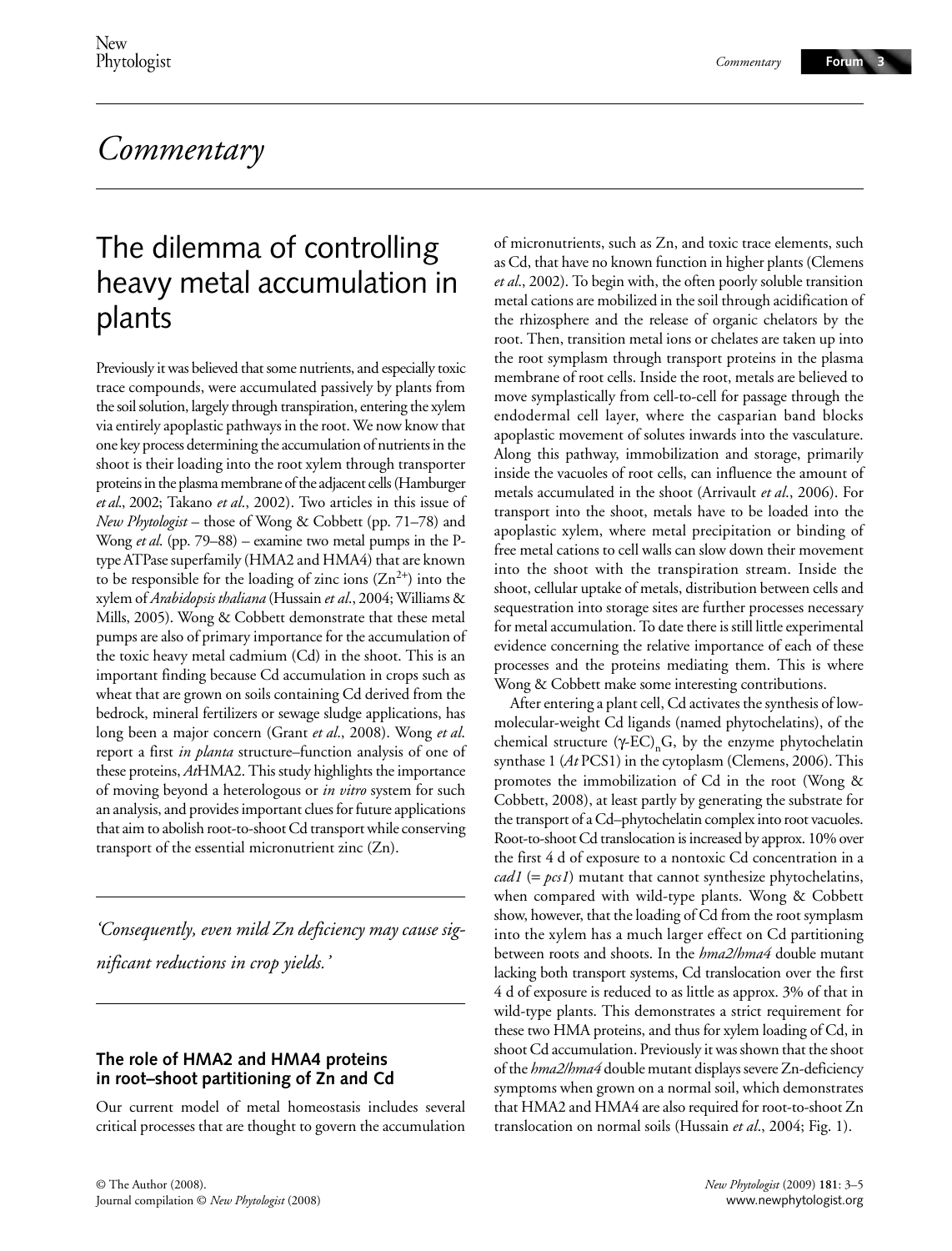

**Fig. 1** Model of the role of HMA2 and HMA4 in the root of *Arabidopsis thaliana*. Zinc (Zn) and cadmium (Cd) are probably transported into the root symplasm as free cations through various plasma membrane transporters. Inside the root symplasm both metals are likely to be present in chelated form. Cadmium triggers the synthesis of phytochelatins (PC). Whether this occurs in a specific cell layer is unknown. The Cd–PC complexes are probably formed in the cytoplasm. Both  $Cd^{2+}$  cations and Cd–PC complexes have been proposed to be transported into root vacuoles by proton–Cd<sup>2+</sup> antiport (e.g. via CAX2, Hirschi *et al.*, 2000) and possibly through ATP-binding cassette transporters, respectively. The ability to form Cd–PC complexes is associated with increased immobilization of Cd in roots (Wong & Cobbett, this issue of *New Phytologist*; pp. 71–78), but it is unknown whether this occurs in a specific cell layer. There is evidence for  $Cd^{2+}$  re-export from vacuoles into the cytoplasm by NRAMP3 in the vasculature (Thomine *et al*., 2000, 2003). Inside the vasculature, HMA2 and HMA4 (large icons) are the principal transporters contributing to xylem loading of Zn and Cd. Note that Zn can also be transported into and stored in root vacuoles (data not shown).

*HMA2* and *HMA4* are not fully redundant: *HMA4* makes a larger contribution to basic Cd tolerance than *HMA2*, although their contributions are minor compared with the major role of *CAD1* in basic Cd tolerance. Furthermore, a contribution of *HMA2* to root-to-shoot Cd transport is apparent only in the *hma4* mutant background (Wong & Cobbett, 2008). By contrast, *HMA4* of *Arabidopsis halleri* appears to have a major role in naturally selected Cd hypertolerance in this species (Hanikenne *et al*., 2008). This difference deserves further attention.

#### **The trace elements Zn and Cd in agriculture**

Zinc is an essential micronutrient, and nutritional deficiencies of Zn are widespread, affecting at least 25%, and possibly up to 40%, of the world's population (Maret & Sandstead, 2006). The bio-fortification of crops with Zn is thus an active topic of current research (Palmgren *et al*., 2008). In addition, large areas of agricultural soils contain suboptimal available Zn concentrations. In plants, Zn deficiency causes stunting, chlorosis and defects in pollen fertility and embryo development (Krämer & Clemens, 2006; Broadley *et al*., 2007). Zn status is not only important for crop quality. This is highlighted by Wong *et al*. who show that a C-terminally truncated form of HMA2, which displays partial cellular mislocalization and probably possesses reduced transport activity *in planta*, is able to rescue the shoot growth and pollen fertility defects of the *hma2/hma4* double mutant, but not the defect in embryo development, which could only be fully restored by additional application of Zn. Consequently, even mild Zn deficiency may cause significant reductions in crop yields. Increasing the Zn efficiency of crops is thus a desirable breeding goal in agriculture.

Cadmium is highly toxic at low concentrations and is known to be a carcinogen in humans. Plants can accumulate significant quantities of Cd, even from soils containing low concentrations of Cd, which may not cause toxicity symptoms in plants, but are above the concentrations considered to be safe in human food (Grant *et al*., 2008). In plants, Cd is accumulated because it can act as a substrate for some membrane transporters of iron (Fe<sup>2+</sup>) and calcium (Ca<sup>2+</sup>) ions, and  $Zn^{2+}$ . Wong & Cobbett showed that the Zn pumps HMA2 and HMA4 are necessary for Cd accumulation in shoots of *Arabidopsis thaliana*. This suggests that by inactivating the orthologues of HMA2 and HMA4 in crop plants, shoot Cd accumulation can be substantially reduced. However, this approach is not feasible because the resulting plants would suffer from Zn deficiency in above-ground organs. It is thus desirable to identify mutant alleles of *HMA2* or *HMA4* which encode a pump that can still transport Zn at high rates but that cannot transport cadmium. By conducting an *in planta* functional analaysis of deletion and substitution mutants of the cytoplasmic N-terminal and C-terminal domains of HMA2, both of which contain metal-binding motifs, Wong *et al*. begin to approach this aim.

#### **Dissecting HMA2 protein function**

Wong *et al*. determined whether expression of the mutant *HMA2* cDNAs under the control of the endogenous *HMA2* promoter was able to complement various phenotypes of the *hma2*/*hma4* double mutant to an extent similar to that observed in the *hma4* single mutant, which contains a wild-type *HMA2* gene. Compared with *in vitro* assays using the protein produced in a heterologous system (Eren *et al*., 2006, 2007), this approach had the advantage of using the unknown *in vivo* substrate of HMA2. The substrate of HMA2 is likely to be either a metal chelate or metal bound to a metallochaperone protein, which upon interaction with HMA2 may release the metal cation for subsequent transport. In addition, this approach tested HMA2 function in the context of possible, as-yet-unidentified, protein modifications and interacting regulatory proteins. Importantly, Wong *et al*. also analyzed whether the mutant proteins were made and where they localized in the cells – this is indispensable information for any conclusions concerning the functionality of mutant proteins in metal transport. In this manner, Wong *et al*. found that the N-terminal cytoplasmic domain and the metal-binding site therein is essential for HMA2-mediated transport of both Zn and Cd *in planta*. Previous work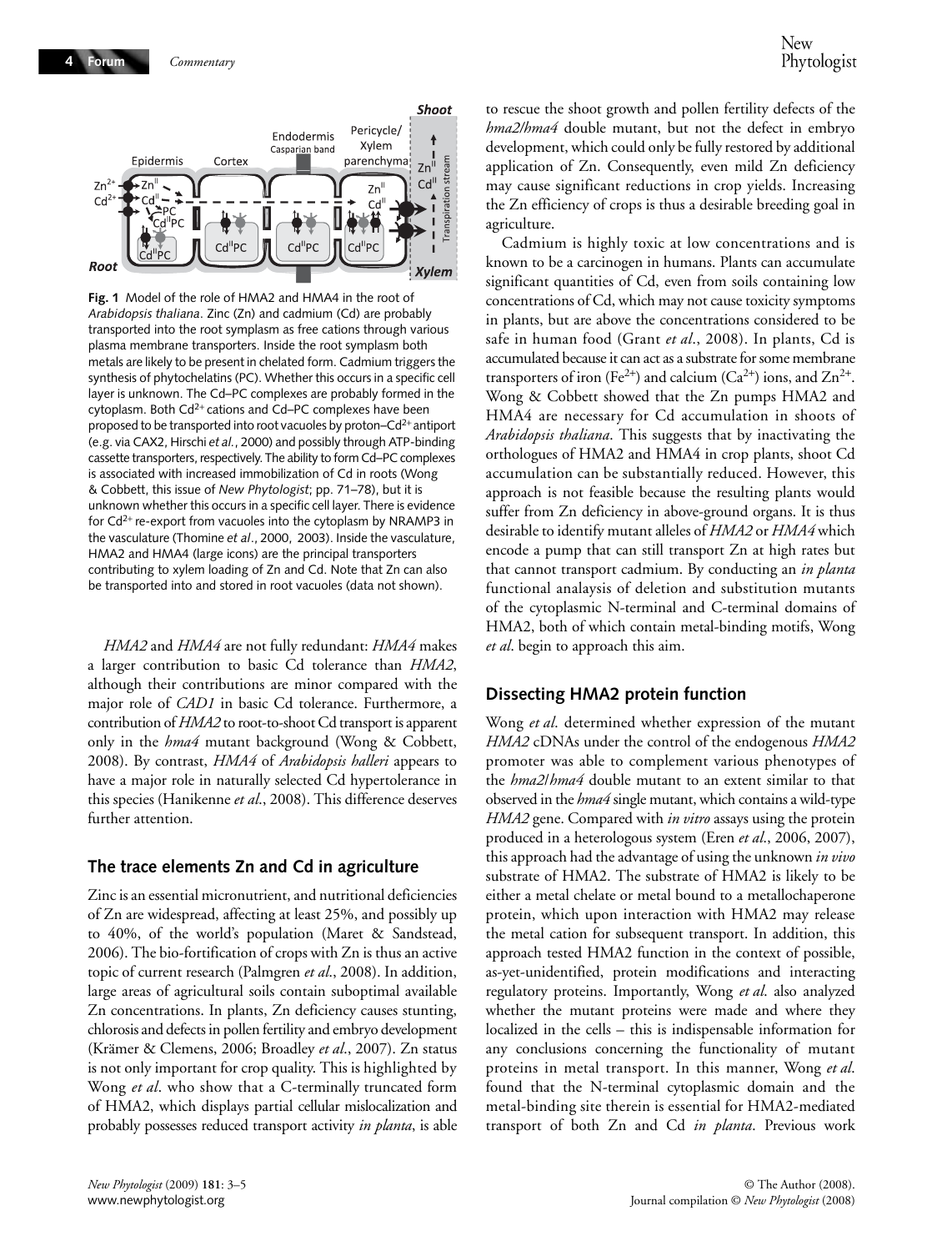indicated that these mutants possess about 50% residual transport activity *in vitro* (Eren *et al*., 2007). Furthermore, Wong *et al*. found that the cytoplasmic C-terminus, which contains three Zn-binding sites and has been speculated to have a regulatory role (Eren *et al*., 2006), is not essential for HMA2 function in either Zn or Cd transport *in planta*. In continuation of this work it would be interesting to know whether the C-terminus is important when plants are moved from normal to high-Zn substrates. Taken together, these studies suggest that future mutagenesis approaches aiming to separate Zn and Cd transport functions should primarily target residues in the central portion of the HMA2 protein containing the eight transmembrane helixes.

In summary, the two publications by Wong *et al*. and Wong & Cobbett in this issue of *New Phytologist* are elegant, well-designed and insightful contributions to a topic of major current research interest.

#### **Ute Kraemer**

University of Heidelberg, BIOQUANT 23, R. 645, Im Neuenheimer Feld 267, D-69120 Heidelberg, Germany (tel +49 6221 54 51370; fax +49 6221 54 51487; email ute.kraemer@bioquant.uni-heidelberg.de)

#### **References**

- **Arrivault S, Senger T, Kramer U. 2006.** The Arabidopsis metal tolerance protein AtMTP3 maintains metal homeostasis by mediating Zn exclusion from the shoot under Fe deficiency and Zn oversupply. *Plant Journal* **46**: 861–879.
- **Broadley MR, White PJ, Hammond JP, Zelko I, Lux A. 2007.**  Zinc in plants. *New Phytologist* **173**: 677–702.
- **Clemens S. 2006.** Toxic metal accumulation, responses to exposure and mechanisms of tolerance in plants. *Biochimie* **88**: 1707–1719.
- **Clemens S, Palmgren MG, Kramer U. 2002.** A long way ahead: understanding and engineering plant metal accumulation. *Trends in Plant Science* **7**: 309–315.
- **Eren E, Gonzalez-Guerrero M, Kaufman BM, Arguello JM. 2007.**  Novel Zn2+ coordination by the regulatory N-terminus metal binding domain of Arabidopsis thaliana Zn(2+)-ATPase HMA2. *Biochemistry* **46**: 7754–7764.
- **Eren E, Kennedy DC, Maroney MJ, Arguello JM. 2006.** A novel regulatory metal binding domain is present in the C terminus of Arabidopsis Zn2+-ATPase HMA2. *The Journal of Biological Chemistry* **281**: 33881–33891.
- **Grant CA, Clarke JM, Duguid S, Chaney RL. 2008.** Selection and breeding of plant cultivars to minimize cadmium accumulation. *The Science of the Total Environment* **390**: 301–310.
- **Hamburger D, Rezzonico E, MacDonald-Comber Petetot J, Somerville C, Poirier Y. 2002.** Identification and characterization of the Arabidopsis pho1 gene involved in phosphate loading to the xylem. *Plant Cell* **14**: 889–902.
- **Hanikenne M, Talke IN, Haydon MJ, Lanz C, Nolte A, Motte P, Kroymann J, Weigel D, Kramer U. 2008.** Evolution of metal hyperaccumulation required cis-regulatory changes and triplication of HMA4. *Nature* **453**: 391–395.
- **Hirschi KD, Korenkov VD, Wilganowski NL, Wagner GJ. 2000.**  Expression of arabidopsis CAX2 in tobacco. Altered metal accumulation and increased manganese tolerance. *Plant Physiology* **124**: 125–133.
- **Hussain D, Haydon MJ, Wang Y, Wong E, Sherson SM, Young J, Camakaris J, Harper JF, Cobbett CS. 2004.** P-type atpase heavy metal transporters with roles in essential zinc homeostasis in Arabidopsis. *Plant Cell* **16**: 1327–1339.
- **Krämer U, Clemens S 2006.** Functions and homeostasis of zinc, copper and nickel in plants. In: Tamas MJ, Martinoia E, eds. *Molecular biology of metal homeostasis and detoxification*. Heidelberg, Germany: Springer-Verlag, 215–271.
- **Maret W, Sandstead HH. 2006.** Zinc requirements and the risks and benefits of zinc supplementation. *Journal of Trace Elements in Medicine and Biology* **20**: 3–18.
- **Palmgren MG, Clemens S, Williams LE, Kramer U, Borg S, Schjorring JK, Sanders D. 2008.** Zinc biofortification of cereals: problems and solutions. *Trends in Plant Science* **13**: 464–473.
- **Takano J, Noguchi K, Yasumori M, Kobayashi M, Gajdos Z, Miwa K, Hayashi H, Yoneyama T, Fujiwara T. 2002.** Arabidopsis boron transporter for xylem loading. *Nature* **420**: 337–340.
- **Thomine S, Lelièvre F, Debarbieux E, Schroeder JI, Barbier-Brygoo H. 2003.** AtNRAMP3, a multispecific vacuolar metal transporter involved in plant responses to iron deficiency. *Plant Journal* **34**: 685–695.
- **Thomine S, Wang R, Ward JM, Crawford NM, Schroeder JI. 2000.**  Cadmium and iron transport by members of a plant metal transporter family in Arabidopsis with homology to Nramp genes. *Proceedings of the National Academy of Sciences, USA* **97**: 4991–4996.
- **Williams LE, Mills RF. 2005.** P(1B)-ATPases an ancient family of transition metal pumps with diverse functions in plants. *Trends in Plant Science* **10**: 491–502.
- **Wong CKE, Cobbett CS. 2008.** HMA P-type ATPases are the major mechanism for root-to-shoot Cd translocation in *Arabidopsis thaliana*. *New Phytologist* **181**: 71–78.
- **Wong CKE, Jarvis RS, Sherson SM, Cobbett CS. 2009.** Functional analysis of the heavy metal binding domains of the Zn/Cd-transporting ATPase, HMA2, in *Arabidopsis thaliana*. *New Phytologist* **181**: 79–88.

**Key words:** zinc, cadmium, heavy metal ATPase, CPx-ATPase, xylem loading, phytoremediation, biofortification, metal accumulation.

## Precipitation variability and primary productivity in water-limited ecosystems: how plants 'leverage' precipitation to 'finance' growth

In strongly water-limited ecosystems, water to support primary productivity and other aspects of ecosystem function is, by definition, in short supply. It is widely recognized that water limitation partly reflects low total quantities of rainfall on an annual or a growing season basis. However, annual precipitation quantities represent one level in a hierarchy of temporal scales of precipitation variability (Greenland, 1999). It is becoming increasingly recognized that variation in the seasonality of precipitation, the timing between precipitation events and the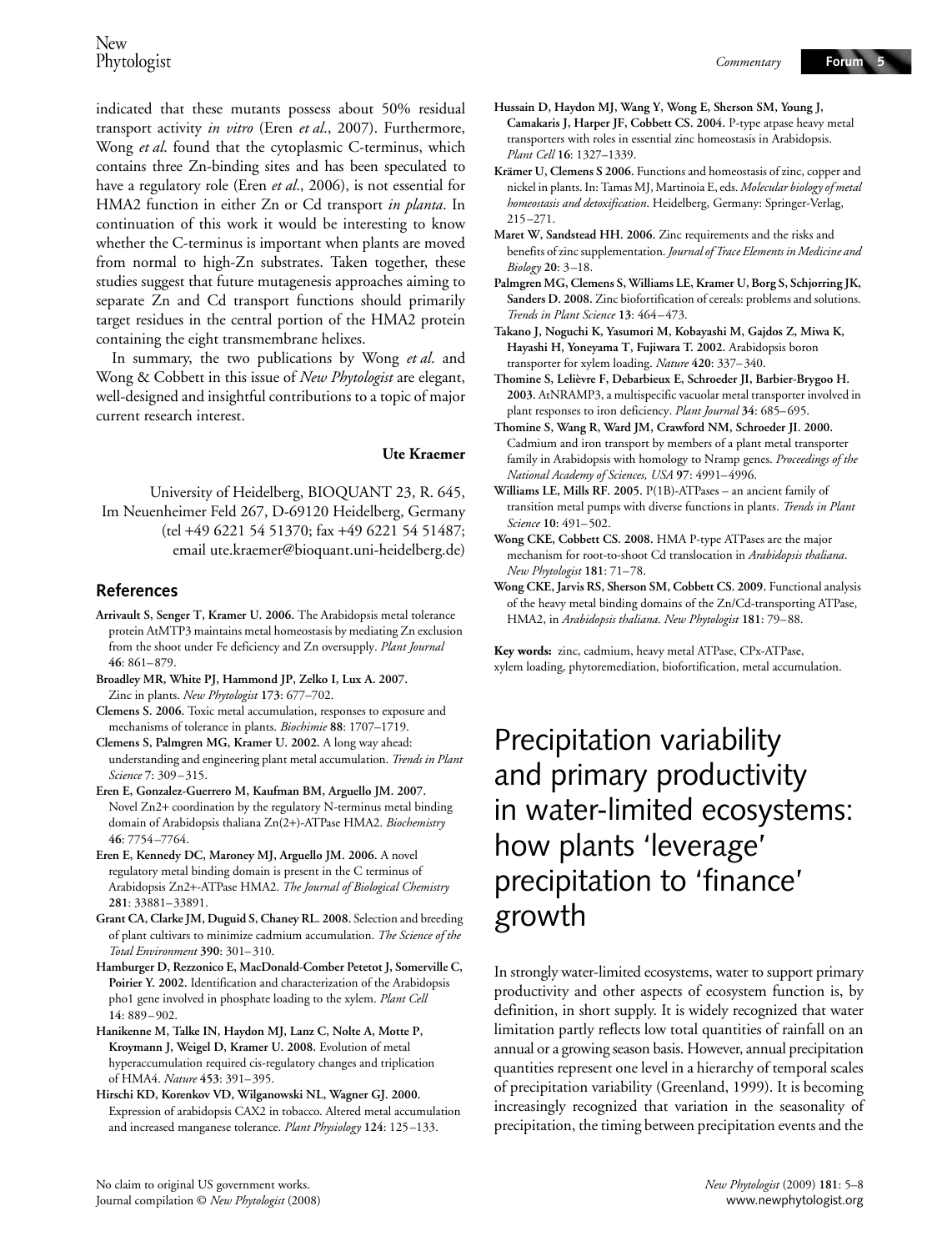quantity of rainfall per event can be as important as annual quantity for net primary productivity and other ecosystem processes (Knapp *et al*., 2002, 2008). This topic is particularly important in light of continuing climate change. Increases in both total rainfall amounts and in the frequency of extreme events have been documented and are likely to continue during the 21st century (Groisman *et al*., 2005, Christensen & Hewitson, 2007, Groisman & Knight, 2008). Studies on primary productivity/precipitation relationships often focus on total above-ground net primary productivity (ANPP) because of its coupling with biogeochemical cycles and with the atmosphere. In this issue of *New Phytologist*, Robertson *et al*. (pp. 230–242) make an important contribution by going beyond total ANPP to examine the effects of interannual and seasonal variation in precipitation inputs on the productivity of three dominant plant species in a desert grassland in the southwestern USA. Their results reveal the complexity of species responses to precipitation variability, reflecting both feedback from precipitation variability on other growth-limiting resources and the life-history adaptations of these species.

*'... to understand how precipitation patterns influences the water limitation of ecosystem productivity one needs to understand the responses at the species and functional group levels.'*

Robertson *et al*. studied a sotol grassland ecosystem in the Chihuahuan desert in southwestern Texas, USA. Their study site receives approx. 365 mm of mean annual rainfall, mostly in the summer and in the fall. They chose three dominant perennial plant species for study: a shrub, *Dasylirion leiophyllum* ('sotol'); a succulent, *Opuntia phaeacantha* ('brown spine prickly pear'); and a grass, *Bouteloua curtipendula* ('sideoats grama'). Several traits make these species likely to differ in response to variation in seasonality and annual amount of precipitation. The shrub *Dasylirion* has an expansive root system (with both dense fibrous roots at the surface and well-developed deep roots), a woody caudex that can store water and reaches peak biomass during summer. The succulent, *Opuntia*, has a shallow root system (mostly 10–30 cm deep), stores water in its fleshy pads and reaches peak biomass in spring to early summer. The grass, *Bouteloua*, is a shallow, fibrous-rooted bunchgrass reaching peak biomass in mid to late summer.

Plots containing these species were subjected to precipitation treatments representing expected future precipitation patterns for the region: natural precipitation plus either supplemental winter precipitation or supplemental summer precipitation, or both. Additional control plots received only natural precipitation. These treatments were applied for 5 yr, which is itself no mean feat given the ruggedness and isolation of these ecosystems. Above-ground net primary productivity for each species was estimated several times each year, as were as soil  $NO_3^-$  and  $NH_4^+$ , and several other parameters.

Desert grasslands would be expected to be more sensitive to interannual variation in precipitation compared with more mesic grasslands or forests (Fig. 1; Huxman *et al*., 2004). Indeed, for all these species, Robertson *et al*. found statistically significant ( $P \le 0.10$ ) differences among years in ANPP. But surprisingly, there was no correlation between ANPP and annual precipitation for *Dasylirion* or *Opuntia*, and ANPP actually decreased with increasing annual precipitation for *Bouteloua*. As these results imply, the water-supplementation treatments also had no effects on species ANPP except in *Opuntia*, where summer + winter supplementation increased ANPP over that of control plots.

### **Feedbacks from precipitation on resource availability**

Control of ANPP for these species was not consistently the annual quantity or seasonality of precipitation inputs. This result seemed to be counterintuitive because seasonal and interannual variability is often viewed as the most relevant temporal scale of variability for net primary productivity and species changes (Schwinning & Sala, 2004). Precipitation variability also has feedbacks on other plant resources, especially nitrogen (N) availability. The microbial processes regulating nutrient availability are especially sensitive to short-term variation in soil moisture as a result of varying event patterns (Schwinning & Sala, 2004). This is because, as soils dry and rewet between rain events, the balance between mineralization and immobilization of N is altered, and soils undergoing cyclical wet–dry periods often have higher N-mineralization rates than continuously moist soils (Austin *et al*., 2004). Thus, precipitation variability not only affects the size of the pool of water in the soil, it also affects the size of the available N pool. Further complicating matters, these two pools do not vary in synch, sometimes peaking together, sometimes peaking apart (Seastedt & Knapp, 1993), creating nonlinear dynamics in temporal trends in ANPP.

Robertson *et al.* next analyzed how precipitation pattern (number of events, event size and event interval), temperature and soil variables may have influenced each species' ANPP in wet, average and dry years. They found some important feedbacks among precipitation variability, N availability and species ANPP. For example, control of *Dasylirion* ANPP appeared to oscillate between N availability in wet years and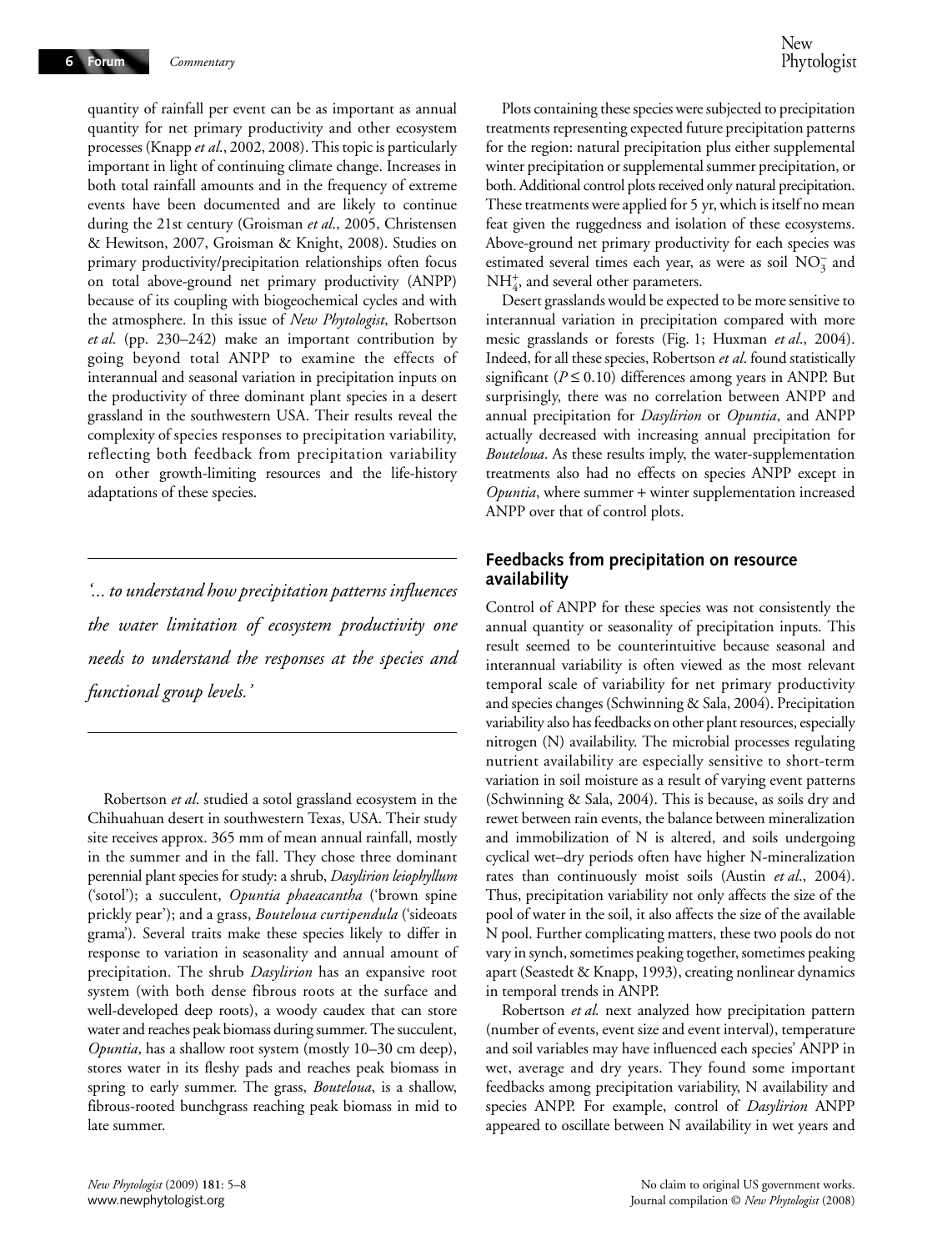



water availability in dry years, with one becoming progressively limiting as the other increased; essentially the Progressive Nitrogen Limitation hypothesis (Luo *et al*., 2004) applied to water and N instead of to  $CO<sub>2</sub>$  and N.

In contrast, for *Bouteloua*, the analysis suggested feedbacks among precipitation amount, pattern and N availability. In wetter-than-average years, the ANPP increased with higher soil N and longer times between precipitation events. This may reflect enhanced N mineralization from greater soil moisture variability (Austin *et al*., 2004). Thus, *Bouteloua* also appeared to exhibit temporally shifting controls on productivity, but in this case, the feedbacks were between precipitation pattern and N, rather than between precipitation amount and N, as for *Dasylirion*.

For *Opuntia*, the analysis suggested that ANPP was primarily regulated by precipitation seasonality and pattern rather than by N availability or other soil attributes. For example, in dry years and in years with average precipitation, the ANPP of *Opuntia* increased with small, more frequent, precipitation events and winter supplementation, and decreased in some years when long interpulse periods probably led to drying of *Opuntia*'s main rooting zone.

### **Resource feedbacks and plant adaptations to water-limited environments: leveraging scarce capital to support growth**

Clearly then, the role of precipitation amounts and patterns and feedbacks with N availability differed for these three species, and the ability to acquire moisture differed according to each species' life-history attributes. To illustrate, consider an analogy from current world economic affairs, where a lack of available credit threatens to lower human economic productivity (recalling that both 'economy' and 'ecology' derive from the same root, the Greek *oikos*, 'house'). We can heuristically

consider the precipitation captured in the soil as 'capital', and the plants as borrowing that capital, for it is eventually returned. Plants thus become 'leveraged' to 'finance' growth. As with the current financial situation, plant 'capital' can become scarce, sometimes with little warning! The question, from the plant's perspective, is how to deal with imperfectly matched 'capital' availability, relative to when the plant most needs it. Just like businesses, plants cope with this mismatch in different ways, with some having many sources of credit to draw on, some able to maintain large capital reserves and some living with chronic cash-flow problems.

The three species in the study of Robertson *et al.* represent these three ways of coping with temporal variability in the availability of water. *Dasylirion* exemplified the 'many sources of credit' approach. Its combination of both deep and shallow roots made *Dasylirion* ANPP more dependent on overall levels of resource availability than on variation in precipitation pattern. The succulent, *Opuntia*, fits the second approach. *Opuntia*'s shallow root system made it more subject to 'capital' scarcity and therefore its growth was sensitive to the seasonality and pattern of precipitation. However, water storage in its fleshy pads made *Opuntia* relatively free of the influences of interannual variation in precipitation and variation in N availability. *Bouteloua*, then, suffers from cash-flow problems. A shallow root system and lack of capacity to store any 'capital' reserves made it live close to the edge in terms of access to moisture. Like a business with chronic cash-flow problems, *Bouteloua* may fail to produce at all if 'capital' becomes chronically unavailable.

The most important message of the article by Robertson *et al*. is that to understand how precipitation patterns influences the water limitation of ecosystem productivity, one needs to understand the responses at the species and functional group levels. This will help to reveal which precipitation patterns may promote species stability and which may lead to species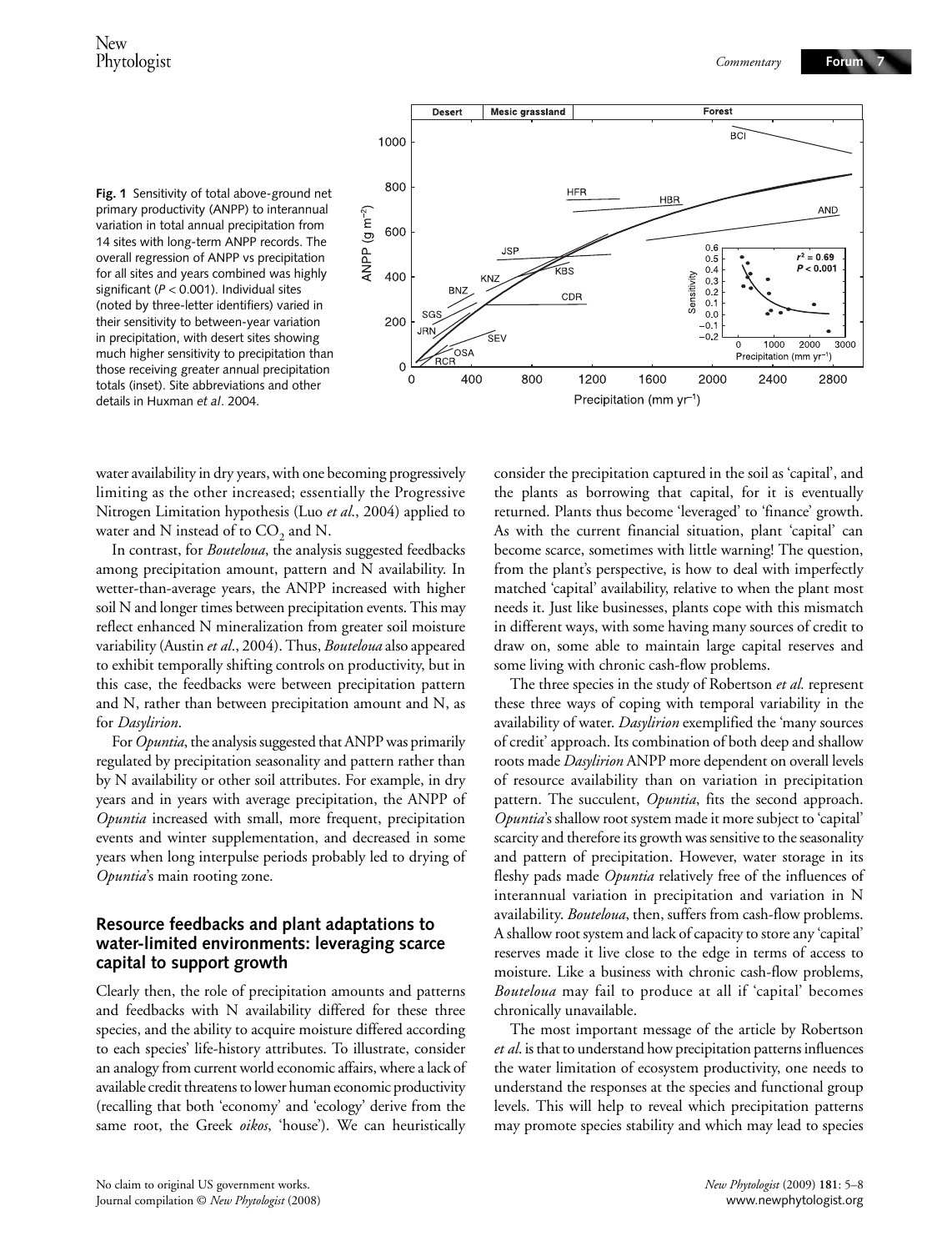replacement or even cause community turnover to a fundamentally different assemblage. It is also crucial that future research addresses how temperature,  $CO<sub>2</sub>$ , or edaphic factors may modify plant responses to precipitation variability. As precipitation is coupled with the processes controlling N availability, ecosystem responses to climate change will depend on how the strength of that coupling varies under future precipitation regimes.

#### **Philip A. Fay**

USDA-ARS Grassland Soil and Water Research Laboratory, Temple, TX, USA (tel +1 254 770 6533; fax +1 254 770 6561; email philip.fay@ars.usda.gov)

## **References**

**Austin AT, Yahdjian L, Stark JM, Belnap J, Porporato A, Norton U, Ravetta DA, Schaeffer SM. 2004.** Water pulses and biogeochemical cycles in arid and semiarid ecosystems. *Oecologia* **141**: 221–235.

**Christensen JH, Hewitson B. 2007.** Regional climate projections. In: Solomon S, Qin D, Manning M, Chen Z, Marquis M, Averyt KB, Tignor M, Miller HL, eds. *Climate Change 2007: The Physical Science Basis. Contribution of Working Group I to the Fourth Assessment Report of the Intergovernmental Panel on Climate Change*. Cambridge, UK and New York, NY, USA: Cambridge University Press, 847–940.

**Greenland D. 1999.** Enso-related phenomena at long-term ecological research sites. *Physical Geography* **20**: 491–507.

- **Groisman PY, Knight RW. 2008.** Prolonged dry episodes over the conterminous United States: new tendencies emerging during the last 40 years. *Journal of Climate* **21**: 1850–1862.
- **Groisman PY, Knight RW, Easterling DR, Karl TR, Hegerl GC, Razuvaev VN. 2005.** Trends in intense precipitation in the climate record. *Journal of Climate* **18**: 1326–1350.

**Huxman TE, Smith MD, Fay PA, Knapp AK, Shaw MR, Loik ME, Smith SD, Tissue DT, Zak JC, Weltzin JF** *et al***. 2004.** Convergence across biomes to a common rain-use efficiency. *Nature* **429**: 651–654.

**Knapp AK, Beier C, Briske DD, Classen AT, Luo Y, Reichstein M, Smith MD, Smith SD, Bell JE, Fay PA** *et al***. 2008.** Consequences of more extreme precipitation regimes for terrestrial ecosystems. *Bioscience* **58**: 811–821.

**Knapp AK, Fay PA, Blair JM, Collins SL, Smith MD, Carlisle JD, Harper CW, Danner BT, Lett MS, McCarron JK. 2002.** Rainfall variability, carbon cycling, and plant species diversity in a mesic grassland. *Science* **298**: 2202–2205.

**Luo Y, Su B, Currie WS, Dukes JS, Finzi A, Hartwig U, Hungate B, McMurtrie RE, Oren R, Parton WJ** *et al***. 2004.** Progressive nitrogen limitation of ecosystem responses to rising atmospheric carbon dioxide. *Bioscience* **54**: 731–739.

**Robertson TR, Bell CW, Zak JC, Tissue DT. 2008.** Precipitation timing and magnitude differentially affect aboveground annual net primary productivity in three perennial species in a Chihuahuan Desert grassland. *New Phytologist* **181**: 230–242.

**Schwinning S, Sala OE. 2004.** Hierarchy of responses to resource pulses in arid and semi-arid ecosystems. *Oecologia* **141**: 211–220.

**Seastedt TR, Knapp AK. 1993.** Consequences of nonequilibrium resource availability across multiple time scales: the transient maxima hypothesis. *The American Naturalist* **141**: 621–633.

**Keywords:** *Bouteloua curtipendula*, Chihuahuan desert, climate change, *Dasylirion leiophyllum*, grassland, *Opuntia phaeacantha*, plant life history, water limitation.

# *Meetings*

# Towards physiological sculpture of plants

## **19th New Phytologist Symposium: Physiological sculpture of plants, Mt Hood, Oregon, USA, September 2008**

Seventy delegates gathered in an inspirational location at the foot of Oregon's highest mountain, a spectacular volcanic peak, for an intensive meeting on the translation of fundamental discoveries in plant science [\(http://www.newphytologist.org/](http://www.newphytologist.org/physiological/) physiological/). The subject 'physiological sculpture' was intended to connote the intentional, informed and innovative science-based design of plant functions to meet humanitarian, economic and environmental goals.

*'... The historically major role of the public sector in the development of new technology for "minor" crops, and for the developing world, is not keeping pace.'*

The meeting took an unusual approach. Rather than delving deeply into a single discipline or problem, the meeting brought together a wide variety of scientific leaders and broad thinkers to consider what kinds of breakthrough advances in crop improvement could be on the horizon. The meeting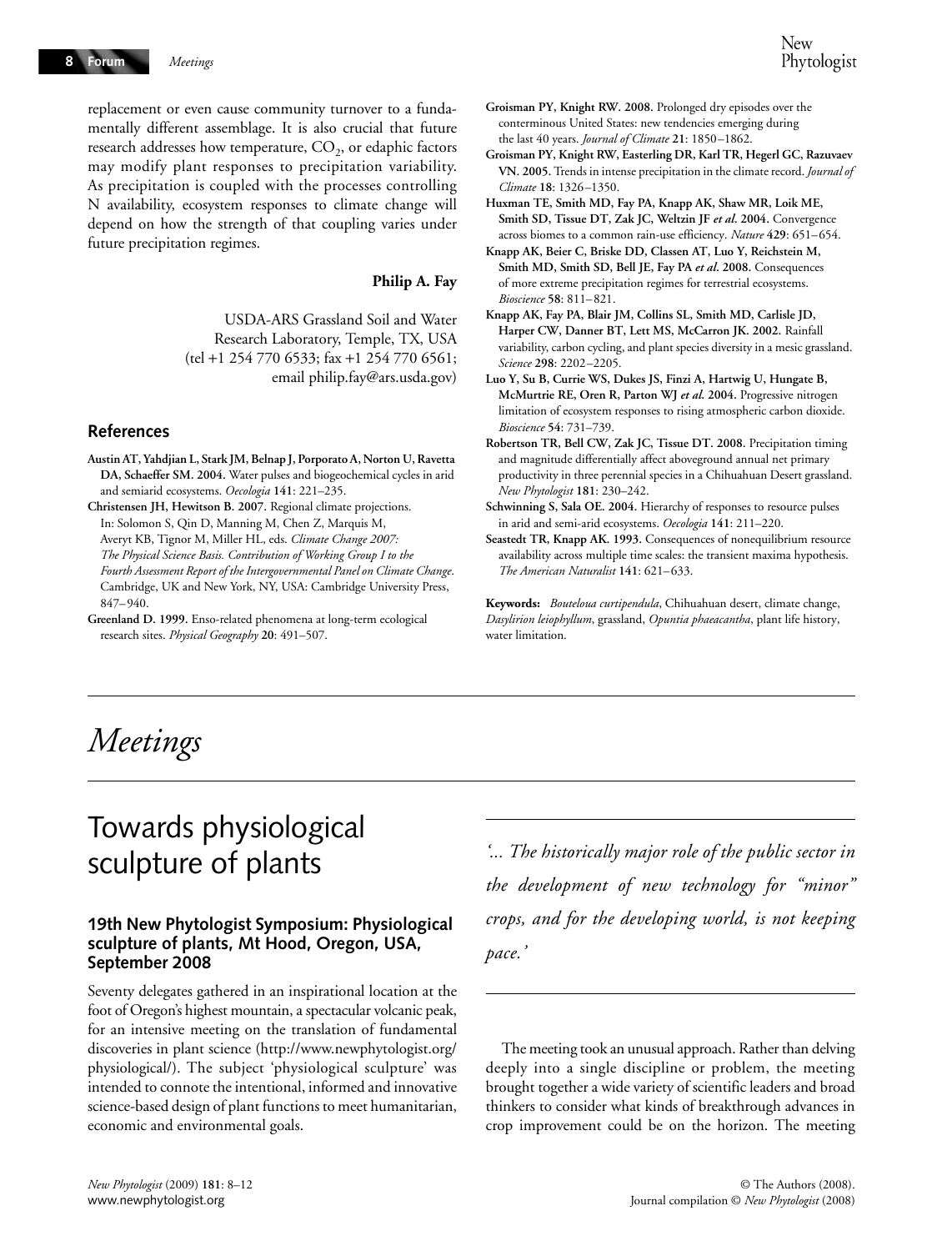focused on science and technology, not on social constraints to innovation. It also focused on what we could do with the rapidly growing knowledge of plant genomics and molecular physiology, not on the transfer of genes over long phylogenetic distances, to create new products and traits. The organizing committee consisted of Richard Jorgensen (University of Arizona, USA), Dick Flavell (Ceres Inc., CA, USA), Harry Klee (University of Florida, USA), Richard Amasino (University of Wisconsin-Madison, USA), Steve Strauss (University of Oregon, USA) and Holly Slater (*New Phytologist*). Several important observations and questions emerged from the meeting.

## **Where is the physiological beef?**

Several delegates commented that despite the name of the conference, the participation by whole-organism crop physiologists was limited, yet much needed. This reflects a lack of connection from genetic variation all the way up to crop performance, something that systems biology approaches hope to remedy in the coming years. Other important causes of the physiology gap are the dearth of trained physiologists who can conduct research that spans molecular to ecological scales; too little open, published research on the physiology of biotech crops (transgenic and otherwise) to help to understand why and how they perform better; and the growing decline of public funding for translational genomics and biotechnology research that goes beyond Arabidopsis and beyond the laboratory/glasshouse. This is in no small part a result of the lack of an effective science-to-commercial pipeline; tremendous regulatory costs and marketing issues have impeded public sector scientists from developing and registering transgenic crops for commercial use. As this area develops, high-quality science that bridges the gap between the molecular and the ecophysiological/applied aspects of research will find a home in this journal. Such studies have long been an area of strong interest to *New Phytologist*, evidenced by recent reviews that have explored the scaling-up of functional genomics, the translation of genomic data for tree breeding, the applications of systems biology, and metagenomics (Wullschleger *et al*., 2007; Fuller *et al*., 2008; Grattapaglia & Kirst, 2008; Martin & Selosse, 2008; Sheehy *et al*., 2008).

## **Long live forward genetics**

Where the goal is physiological sculpture, the tendency is to tinker with the tools (i.e. plant processes and genes) that one knows well, rather than to explore new processes and to identify new levers to control them. However, forward genetics continues to be invaluable, even in the days of fast sequencing, as we do not know what genes affect what traits, and modification of transcription alone often misses important sources of variation. Scott Tingey (DuPont Corporation, DE, USA) described a case where intensive transgenic efforts to control fatty acid composition from a known regulatory gene

failed until a forward genetics approach was employed, even though it focused on the same gene (Zheng *et al*., 2008). The problem was that the focus of the transgenic strategy was on the modification of transcription, but the useful genetic variation was found to be manifested by a post-transcriptional mechanism. As pointed out by Tingey, as well as by John Willis (Duke University, NC, USA) and Daniel Rokhsar (Department of Energy/JGI/UC-Berkeley, USA) when discussing studies of phylogenetically novel and wild plants, the decreasing cost of genomic information allowed by rapid sequencing technologies is making forward genetics feasible in virtually any plant species. A greater degree of phylogenetic diversity in forward genetics efforts is certain to identify novel genes and metabolic circuits useful for crop genetic engineering. Some of the species being studied, like the highly outbreeding and ecologically versatile forest trees such as poplar, provide powerful means for gene identification owing to their very low linkage disequilibrium. In species with large genomes such as in polyploids, association approaches appear to be capable of highly precise gene identification because of the strong bias towards recombination in euchromatic areas.

## **Combating menaces**

Several researchers discussed new options for improving disease resistance, which were based on increasingly detailed knowledge of plant and pest sequences, and were often facilitated by transgenic technologies. Deborah Delmer (Rockefeller Foundation, NY, USA) discussed the many possible uses of RNA interference (RNAi) to confer resistance to pests of the developing world. In addition to conferring resistance to viruses (Waterhouse *et al*., 1998), RNAi has been recently reported to protect against nematodes and insects (Huang *et al*., 2006; Baum *et al*., 2007; Mao *et al*., 2007). Brian Staskawicz (UC-Berkeley, CA, USA) discussed how our increasing knowledge of plant–pathogen interactions is guiding successful predictive resistance strategies. He illustrated how transfer of resistance (R) genes from pepper to tomato, a close relative, could provide resistance to major diseases such as bacterial spot of tomato (Tai *et al*., 1999). Similar opportunities exist for gene transfer in other taxa. This includes Solanceous crops such as potato, in which genes for resistance to late blight and other major diseases are known, as well as in monocots (Zhao *et al*., 2005). Staskawicz also discussed how the mode of action of various pathogen virulence 'effector' proteins reveals critical pathogen virulence strategies. Effector proteins are secreted into host cells by pathogenic bacteria, modifying host targets to render cells more susceptible. In resistant genotypes, cognate host R genes surveil effectormediated host target changes and reroute host pathways from a susceptible to a resistant response (for reviews, see Chisholm *et al*., 2006; Jones & Dangl, 2006). By cataloguing the 'constellation' of pathogen effectors in naturally infected tomato plants in the field, Staskawicz is identifying conserved,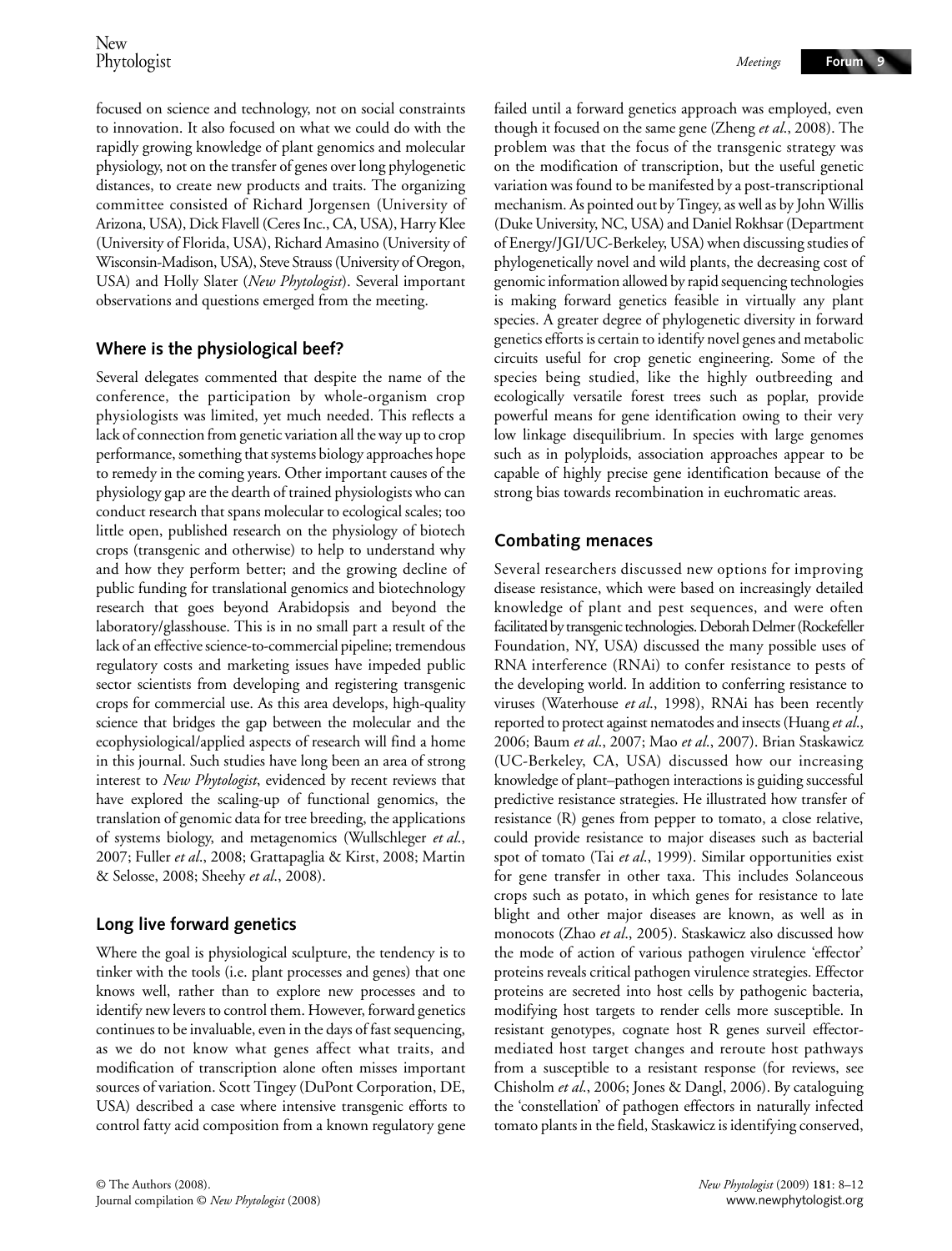diagnostic effectors that can guide the design of resistance strategies. Based on this expanded catalogue of R-gene  $\times$  effectorgene pairs, appropriate resistance genes could potentially be chosen that confer strong and stable resistance to all major races of a pathogen. Tzvi Tzfira (University of Michigan, MI, USA) described zinc finger nucleases (ZFN), a powerful emerging technology that has a multitude of potential applications (Zeevi *et al*., 2008). Tzfira described how ZFNs could be used as sources of resistance (e.g. Takenaka *et al*., 2007) by designing them to target highly conserved regions in DNA plant virus genomes.

#### **Transcription factors – use them well, use them with care**

Because they control many genes and often entire pathways, transcription factor genes have been considered to be 'low-hanging genomic fruit', and thus several companies have focused on them in their genomics projects. Oliver Ratcliffe (Mendel Biotechnology, CA, USA) discussed Mendel Biotechnology's identification of a transcription factor that promotes drought tolerance in Arabidopsis and has been demonstrated to provide drought tolerance in maize (Nelson *et al*., 2007). The *AtNF-YB1* transcription factor gene appears to provide strong improvement of drought tolerance in maize in multiple years and locations. This is a significant advance given that approx. 70% of the world's fresh water is used in agriculture, and it has been predicted that water will become increasingly limited in the future as a result of population growth, increased living standards and climate change. Tom Adams (Monsanto, MO, USA) described a large evaluation program at Monsanto that validated *YB1* and several other genes, including multiple transcription factors, as being useful for further development. In their ongoing studies of four commodity crops (cotton, corn, canola, soy) and 31 traits, they tested 2500 constructs in 2008. This included 330 000 field plots at 180 locations in 26 states and six countries. Thus, there is an important need to be able to screen for such genes much more efficiently, especially if these approaches are to be used in the developing world and for 'minor' crops such as fruits, vegetables and trees. One important consideration is that strong overexpression and suppression often results in extensive pleiotropic effects: Mike Thomashow (Michigan State University, USA) discussed how the promising *CBF* transcription factor (Cook *et al*., 2004), which provides coldtolerance and drought-tolerance, also stunted plants when overexpressed. More careful and subtle expression methods will be needed if genes of potential value as sculpting tools are not to be overlooked in large-scale screens and early field evaluations.

## **Phenotype, phenotype, phenotype**

The growing disparity between the cost and speed of DNA sequencing vs that of obtaining high-quality phenotypes

was continuously highlighted by speakers as being a major impediment to functional genomics and physiological sculpture. In contrast to the extensive field approach discussed above, Pierre Lejeune (CropDesign NV, Ghent, Belgium) described a fully automated glasshouse system for evaluating new genes in transgenic rice. Because the essential unit is a potted plant that can be treated with a variety of stressors and is analyzed from top to bottom via image-analysis software (including imaging of roots through clear-bottomed pots), it could, in theory, be applied to any plant species. He reported that approximately half of the genes identified as causing a useful phenotypic change in the glasshouse evaluation also showed a similar phenotype in the field, suggesting that the great precision of the system is worth the considerable investment. Unfortunately, such systems are largely unavailable to developing-world and public sector crop scientists. Another shortcoming of most phenotyping platforms is that the only phenotypes measured are morphological, creating a huge gap between gene sequence and whole-plant physiology. DNA sequences generally do not allow prediction of protein accumulation or post-translational modifications, or address epigenetic modifications or metabolite pools. In addition to better whole-plant morphology, highthroughput methods for the rapid measurement of these molecular phenotypes would help to tie the effects of genes to crop physiology – an endeavor that is certain to require complex quantitative integration tools, now often referred to as part of 'systems biology'.

## **Drowning in data**

Rebecca Doerge (Purdue University, IN, USA), in discussing the growing challenges of reaching statistically sound conclusions from exponentially growing genomic data sets, indicated that the sizes of data sets are at and above the capacity of statistical theory and available software to analyze them adequately. She also emphasized the importance of precise and relevant phenotyping for statistical evaluations. Her comments provided an important contrast to those of Susan McCouch (Cornell University, NY, USA) and others who suggested that we may be in a 'post-hypothesis' phase of genetic biology, meaning that we may soon have sufficient data that we can simply mine it to answer any important question, obviating the need to set up specific experiments to test specific hypotheses. As discussed by Daniel Rokhsar (Department of Energy/JGI/UC-Berkeley, CA, USA), Steve Goff (University of Arizona, AZ, USA) and others, the speed, intelligence and broad accessibility of quantitative and informatic tools continue to be major impediments to highquality genome annotation, cross-referencing of genomic information among species and translation. As explained by Goff, the United States National Science Foundationfunded 'iPlant Collaborative' seeks to provide new tools to overcome some of these serious problems of integration and inference (iplantcollaborative.org).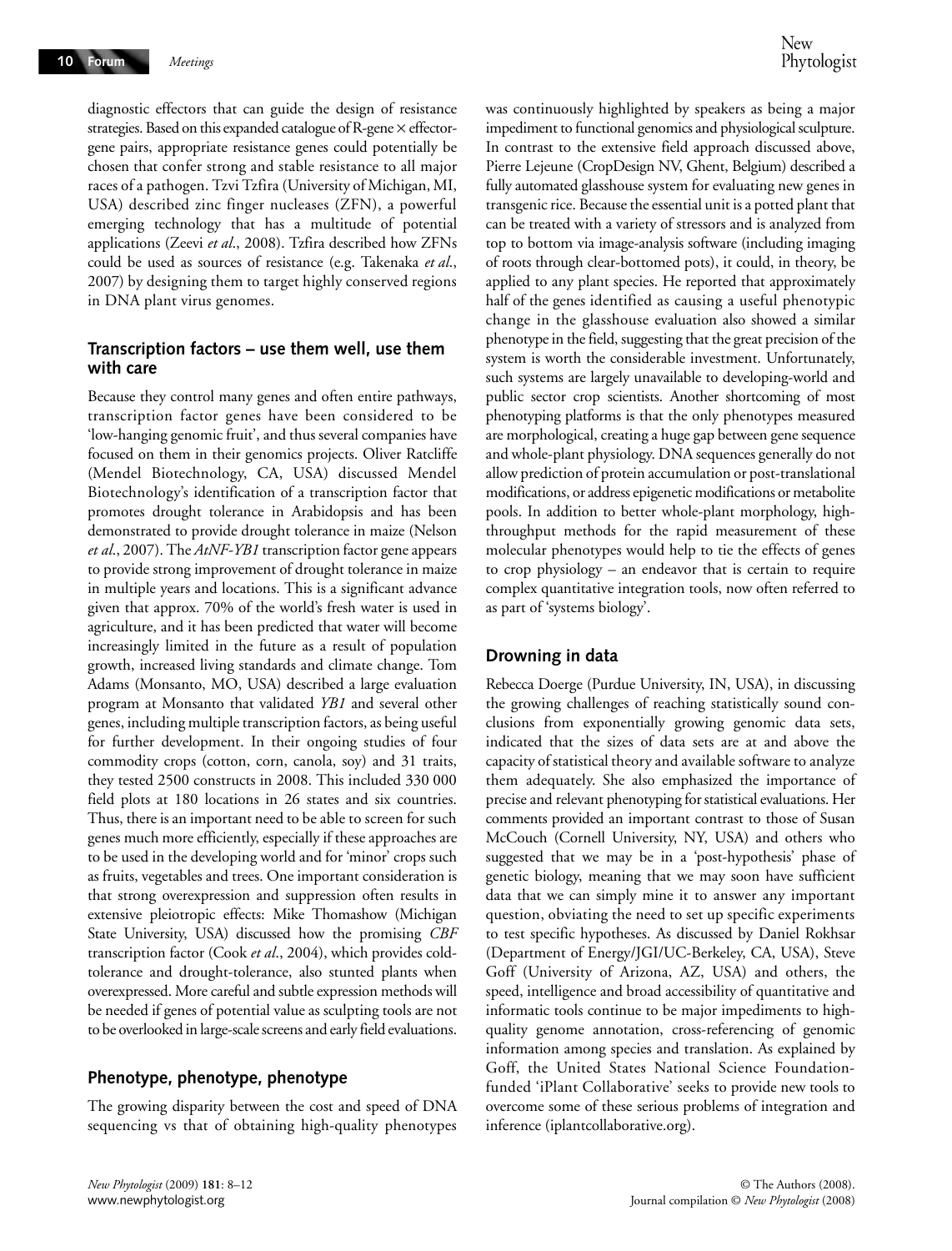### **Be green, really**

As the world faces the growing challenges of greenhousegas-mediated climate change, reduced availability of fresh water, and trade-offs between food and energy production, there will be a need for expanded and more rigorous life cycle scale evaluations of the uses of plant biotechnologies to improve the environmental footprint from agriculture. Steven Savage (Cirrus Partners, CA, USA) discussed the likelihood of increasing the market incentives to reduce net greenhouse gas emissions in agriculture and forestry, and to sequester additional carbon in agricultural soils. He cited five broad ways that biotechnologies could contribute towards achieving that end result: yield improvement, as appears to have already occurred with pestresistant transgenic crops; soil carbon sequestration, as has occurred on a large scale using the low-till systems facilitated by herbicide-resistant soy; fertilizer optimization, through the use of crops engineered for more efficient fertilizer use (demonstrated at the research scale); adaptability, for example with crops such as the maize with improved drought tolerance discussed earlier; and sculpting soil microbial populations or root physiology to reduce nitrous oxide production. A theme that re-occurred several other times in the meeting was the inadequate degree of study of the molecular physiology of roots and of the metagenomics of root ecosystems, given their importance for adaptation and environmental mitigation. Rob Horsch (Gates Foundation, WA, USA) described how C4 rice, if achieved, would both increase rice yields and exhibit dramatically improved water-usage efficiency (Hibberd *et al*., 2008) – suggesting that major breakthroughs of economic and environmental consequence are feasible with sufficient research. However, Steve Savage also cited several risks to society of not investing, not recognizing, or otherwise not allowing these benefits to be achieved.

Chris Somerville (Carnegie Institute of Plant Research, CA, USA) gave a broad view of biological energy systems. He discussed a number of approaches to reduce the net greenhouse gas emissions from the many different bioenergy options being studied in the large Energy Biosciences Institute that he directs (www.energybiosciencesinstitute.org). On the list of systems to avoid were those that support consumption of meat over plant sources of protein, and those that promote the use of annual crops for biological energy production over those of perennial lignocellulosic energy crops. For example, GreenWood Resources (OR, USA), a meeting sponsor, has produced very high yields in some of their trials in perennial coppice systems in poplar (Fig. 1). Somerville suggested a broad survey of species, with special emphasis on perennial grasses such as *Miscanthus* that have high water-use efficiency and require little or no nitrogen fertilizer. Some of these species are able to remobilize nutrients into the roots before harvest, and may contain nitrogen-fixing symbionts (Christian *et al*., 2008). He also discussed the problem of potential invasiveness of new species and varieties of perennials that are grown



**Fig. 1** Rapid growth of a perennial biofuels crop in GreenWood Resources' hybrid poplar nursery at Los Angeles, Chile. Shown is five months coppice growth from 2-yr-old stools (i.e. annual biomass harvest results in a proliferation of sprouts from 25-cm-high stumps, which are then reharvested in repeated 2-yr cycles). Annual yield, averaged across a group of elite clones, approximates 30 dry metric tons per hectare. Hybrid poplar is considered a premier feedstock for Chile's developing renewable biofuels industry. Photo courtesy of Carlos Sierra Silvia, GreenWood Resources, USA.

on a large scale, and stressed that candidate energy species need to be carefully evaluated in an attempt to prevent problems. He noted that nonnative species which are not interfertile with native species may be preferable to native species in order to avert gene-flow issues. However, others considered that the hazard caused by the much larger degree of ecogenetic novelty from nonnative species should suggest just the opposite preference.

#### **Sculpt forward**

The large number of senior scientists, many of whom have been directly involved with public and private breeding efforts, had no shortage of examples and ideas for progress in fundamental science and its translation. There was no shortage of direct linkages made between science and the pressing needs of society as a result of population growth, resource depletion and the desire for economic development. However, a dark recurring theme was that – in stark contrast to the extraordinary progress being made by the large companies on the major commodity crops – the public sector is falling further and further behind in translation. The historically major role of the public sector in the development of new technology for 'minor' crops, and for the developing world, is not keeping pace. This is a result of declining investment, increasing intellectual property-right hurdles and the resulting lack of institutional capacity and will to deal with complex genomic technologies in translation, especially transgenic ones. Bob Goldberg (UC-Los Angeles, CA, USA), in an animated